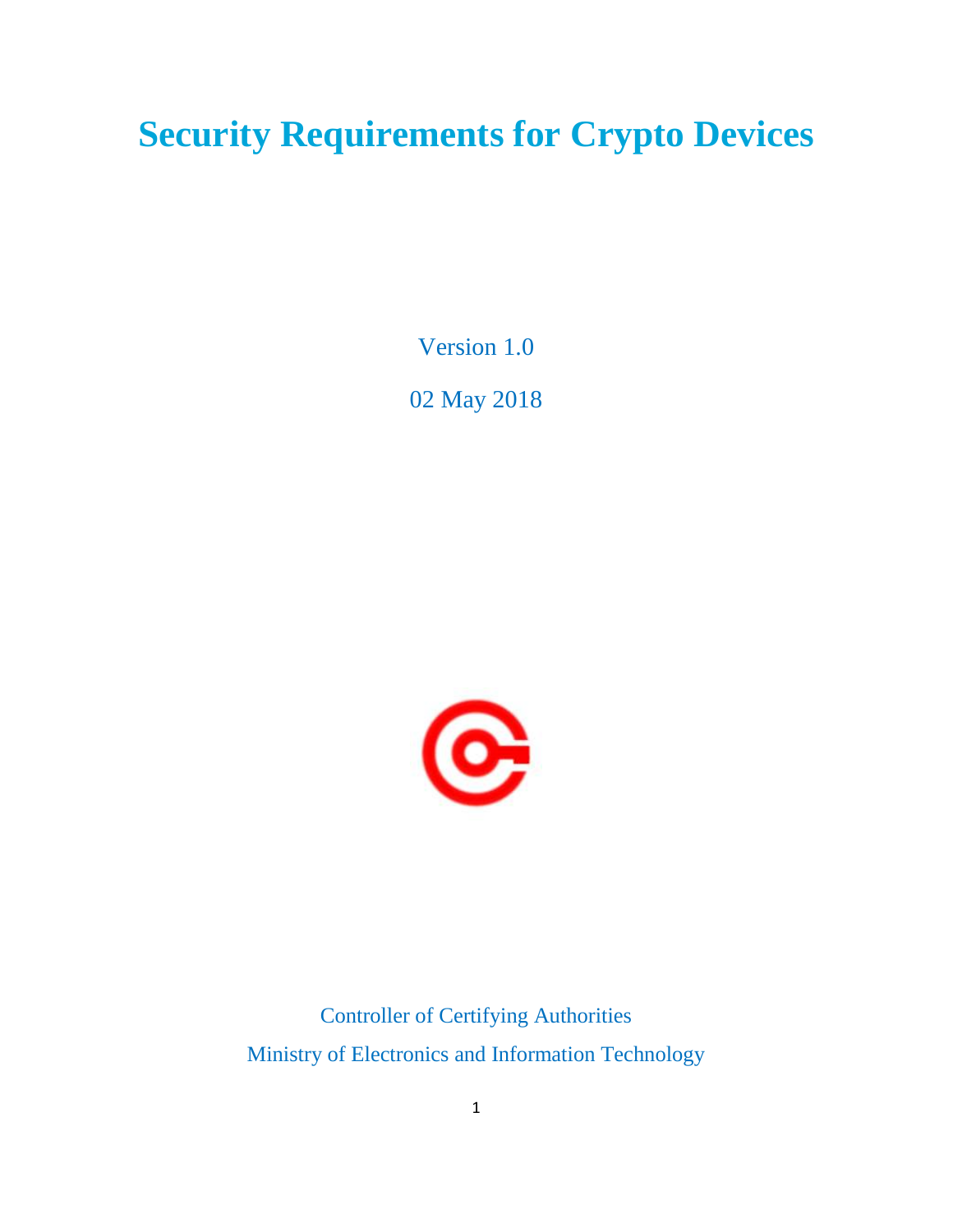# **Document Control**

| Document Name  | <b>Security Requirements for Crypto devices</b>    |
|----------------|----------------------------------------------------|
| <b>Status</b>  | Release                                            |
| Version        | 1.0                                                |
| Last update    | 20.06, 2018                                        |
| Document Owner | <b>Controller of Certifying Authorities, India</b> |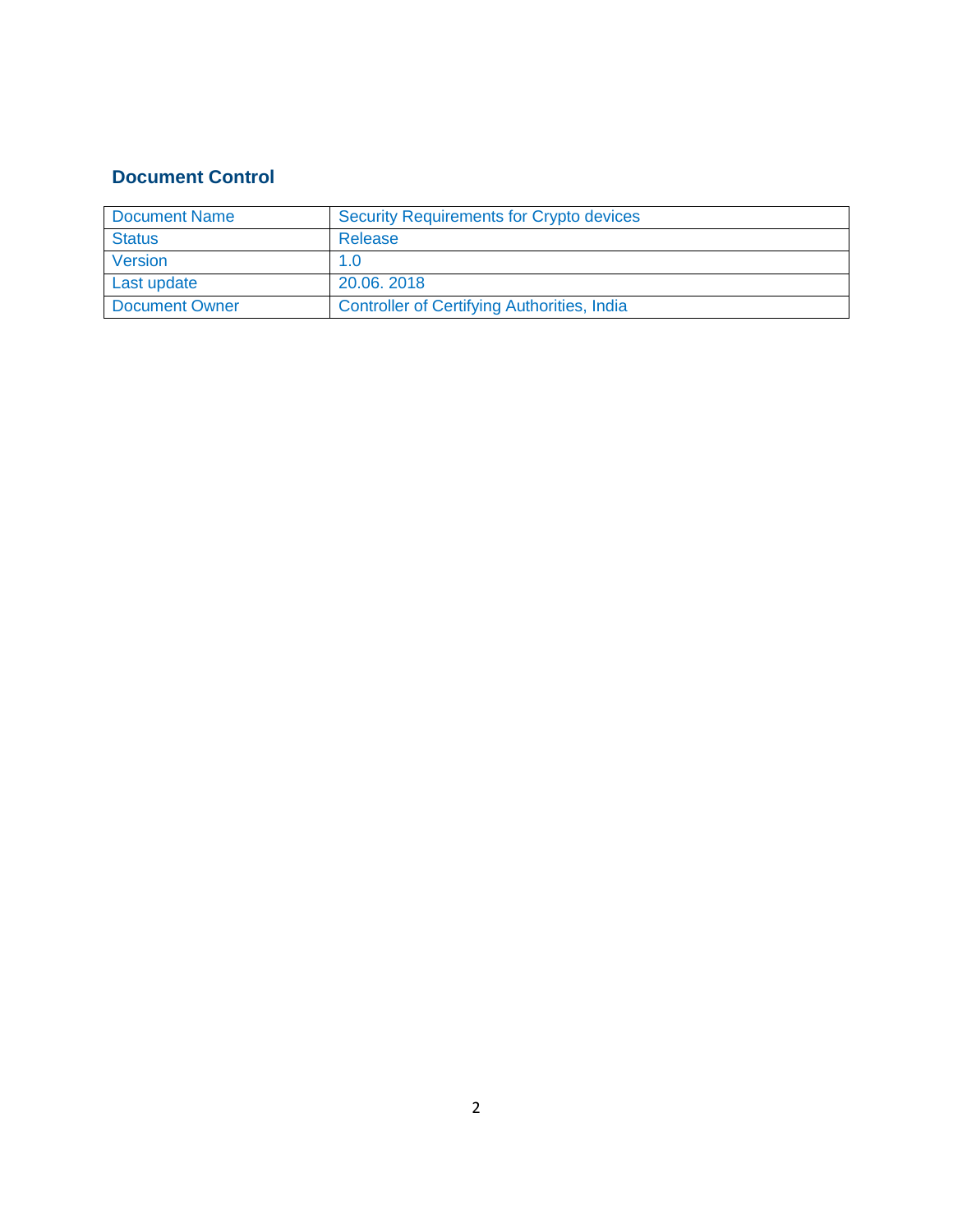# **Contents**

| $\mathbf{1}$   |      |                                                                          |  |  |  |
|----------------|------|--------------------------------------------------------------------------|--|--|--|
|                |      |                                                                          |  |  |  |
| $\overline{2}$ |      |                                                                          |  |  |  |
|                | 2.1  |                                                                          |  |  |  |
|                |      |                                                                          |  |  |  |
|                | 2.2  |                                                                          |  |  |  |
|                |      |                                                                          |  |  |  |
| 2.3            |      |                                                                          |  |  |  |
|                | 2.4  |                                                                          |  |  |  |
|                | 2.5  |                                                                          |  |  |  |
|                | 2.6  |                                                                          |  |  |  |
|                | 2.7  |                                                                          |  |  |  |
|                | 2.8  | Electromagnetic Interference/Electromagnetic Compatibility (EMI/EMC):  6 |  |  |  |
|                | 2.9  |                                                                          |  |  |  |
|                | 2.10 |                                                                          |  |  |  |
|                | 2.11 |                                                                          |  |  |  |
|                | 2.12 |                                                                          |  |  |  |
| 2.13           |      |                                                                          |  |  |  |
| 2.14           |      |                                                                          |  |  |  |
|                | 2.15 |                                                                          |  |  |  |
|                | 2.16 |                                                                          |  |  |  |
|                | 2.17 |                                                                          |  |  |  |
| 3              |      |                                                                          |  |  |  |
| 4              |      |                                                                          |  |  |  |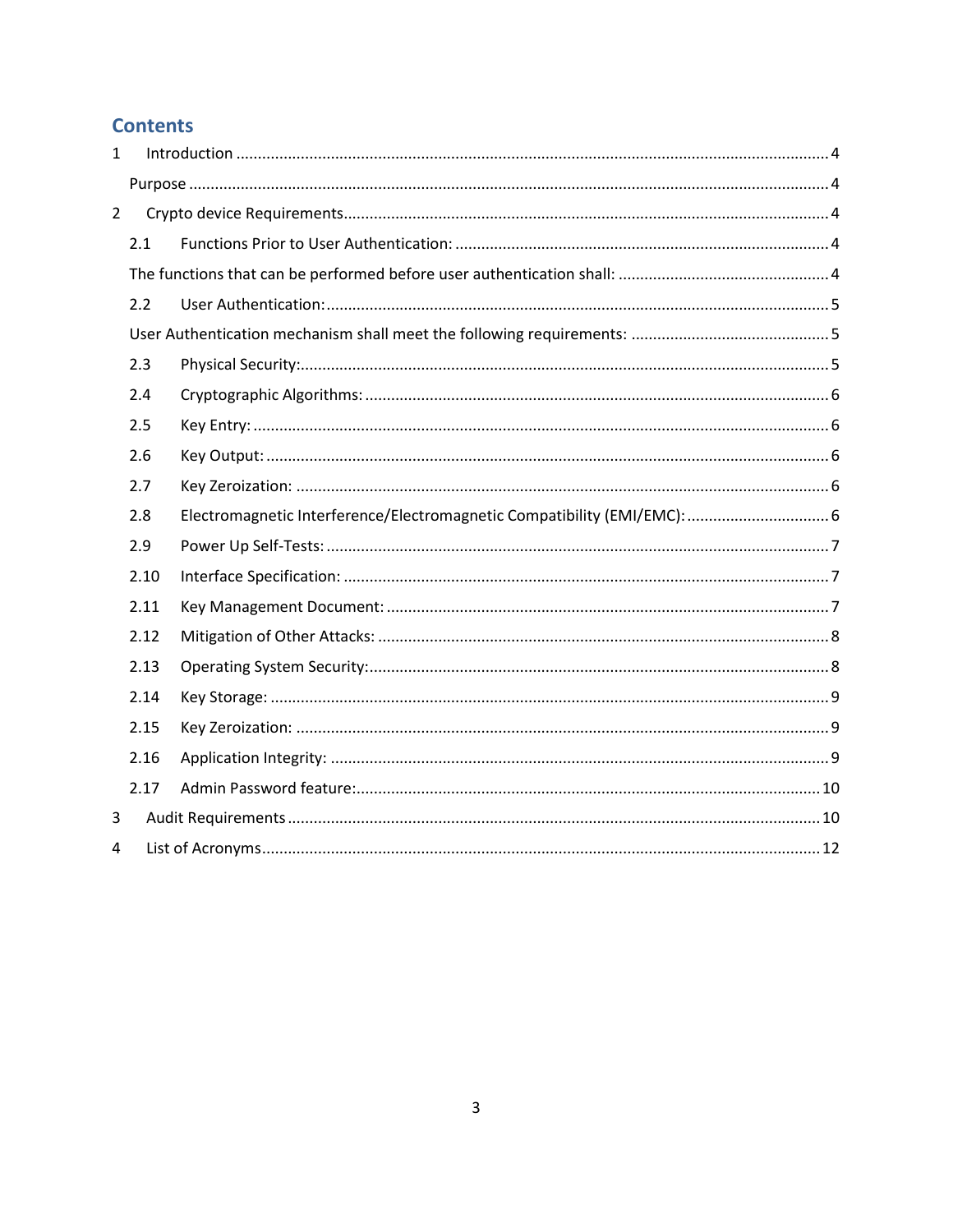# <span id="page-3-0"></span>**1 Introduction**

The X.509 Certificate Policy for India PKI mandates that the private key of a subscriber should be stored in a Hardware Cryptographic Module /token which has been validated to FIPS 140-1/2 Level 2 for class 2 and class 3 DSCs.

This document defines the security requirements for crypto devices used by the end users in performing digital signatures functions. In this document, crypto device is referred as a PKI Smart card or a PKI crypto token.

### <span id="page-3-1"></span>**Purpose**

The purpose of this document is to specify the requirements for crypto device to be used in carrying out digital signatures in India.

### **Scope**

The scope of this effort is limited to crypto devices and includes all hardware, firmware and software embedded in the crypto devices. The scope of this effort also includes conditional requirements, i.e., requirements that must be met if certain conditions hold true.

# <span id="page-3-2"></span>**2 Crypto device Requirements**

This section contains the mandatory requirements for crypto devices and ways to test each of the requirements.

## <span id="page-3-4"></span><span id="page-3-3"></span>**2.1 Functions Prior to User Authentication:**

The functions that can be performed before user authentication shall:

- a) be limited to access and use of public information such as examination of public key certificates; and
- b) Shall not include any access or operation involving private or secret key operations.

FIPS 140-2 does not contain the notion of functions that can be performed prior to authentication explicitly.

An analysis must be conducted of functions that can be performed prior to authentication to ensure that they meet the requirement stated above.

Functional security testing must be conducted using the functional specification to confirm that no other functions can be performed prior to authentication other than those listed in the documents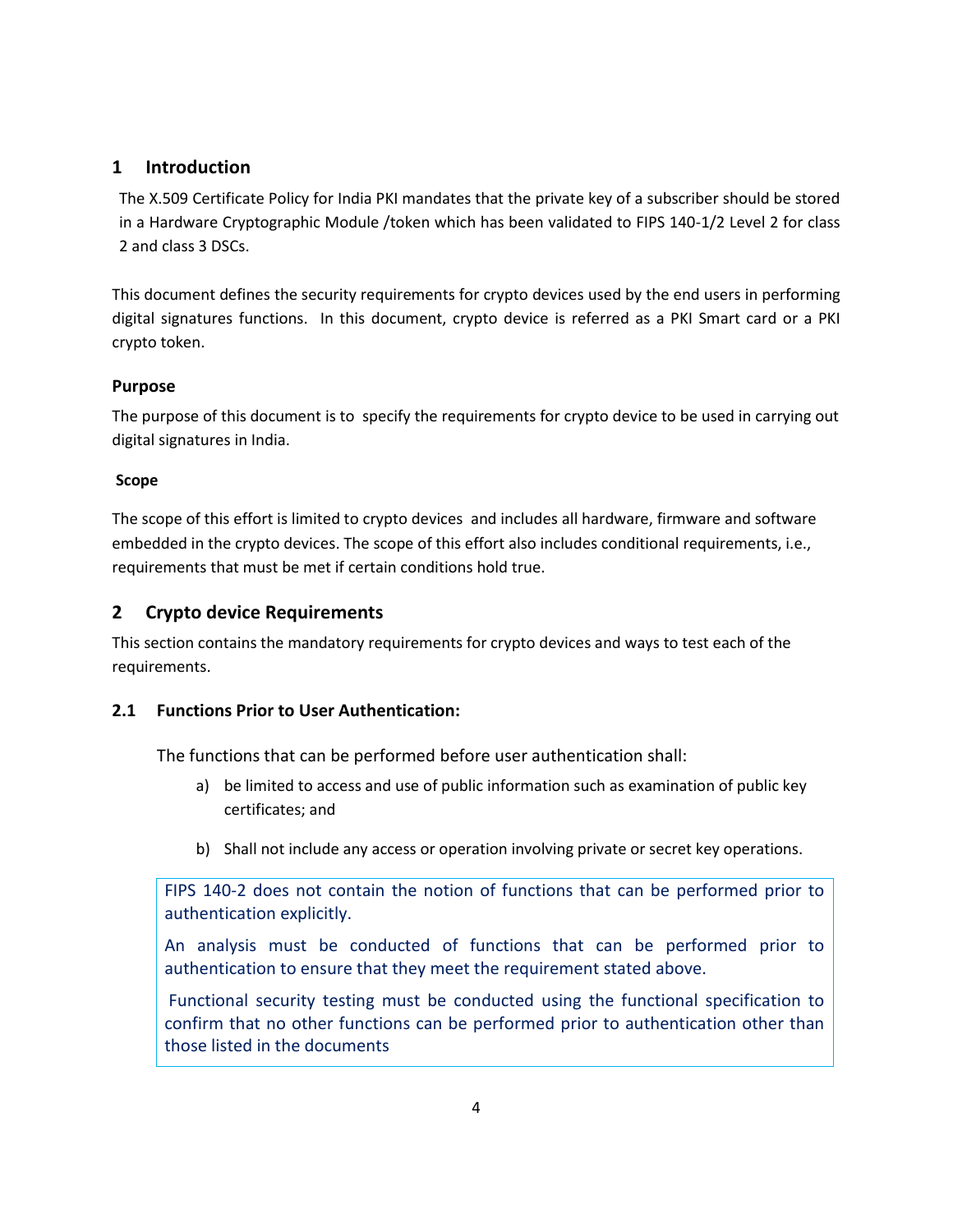#### <span id="page-4-0"></span>**2.2 User Authentication:**

<span id="page-4-1"></span>User Authentication mechanism shall meet the following requirements:

- a) Authentication mechanism shall be such that a random guess has less than 1 in 1,000,000 probability of success.
- b) Authentication mechanism shall be such that multiple random guesses in any one minute interval shall have less than 1 in 100,000 probability of success.
- c) Authentication information stored on the crypto device in any form (e.g., plaintext, cryptographic hash, encrypted) shall be protected from unauthorized access or modification in order to protect from offline dictionary attack.
- d) In order to prevent unauthorized access, the mechanism should also have provision to disable access to the file system of PKI Crypto device / Crypto token after a pre-defined unsuccessful attempts of user authentication. The maximum number of such attempts shall not be more than 10.

Requirements are fully addressed by FIPS 140-2. Thus, no additional analysis is required for FIPS 140-2 Level 2 or higher validated products for a, b & c. The implementation of d should be verified

## <span id="page-4-2"></span>**2.3 Physical Security:**

The crypto device shall be designed to either detect physical tampering or to zeroize upon physical tampering. Physical tamper detection can be implemented on the chip or the crypto device.

The crypto device shall successfully undergo the process of Cryptographic Module Validation Program (CMVP) of FIPS 140-2, Security Requirements for Cryptographic Modules. These Security requirements cover different areas related to the design and implementation of a cryptographic module. A copy of such validation certificate shall be submitted by the crypto device vendor for each device.

Requirements are fully addressed by FIPS 140-2. Thus, no additional analysis is required for FIPS 140-2 Level 2 or higher validated products.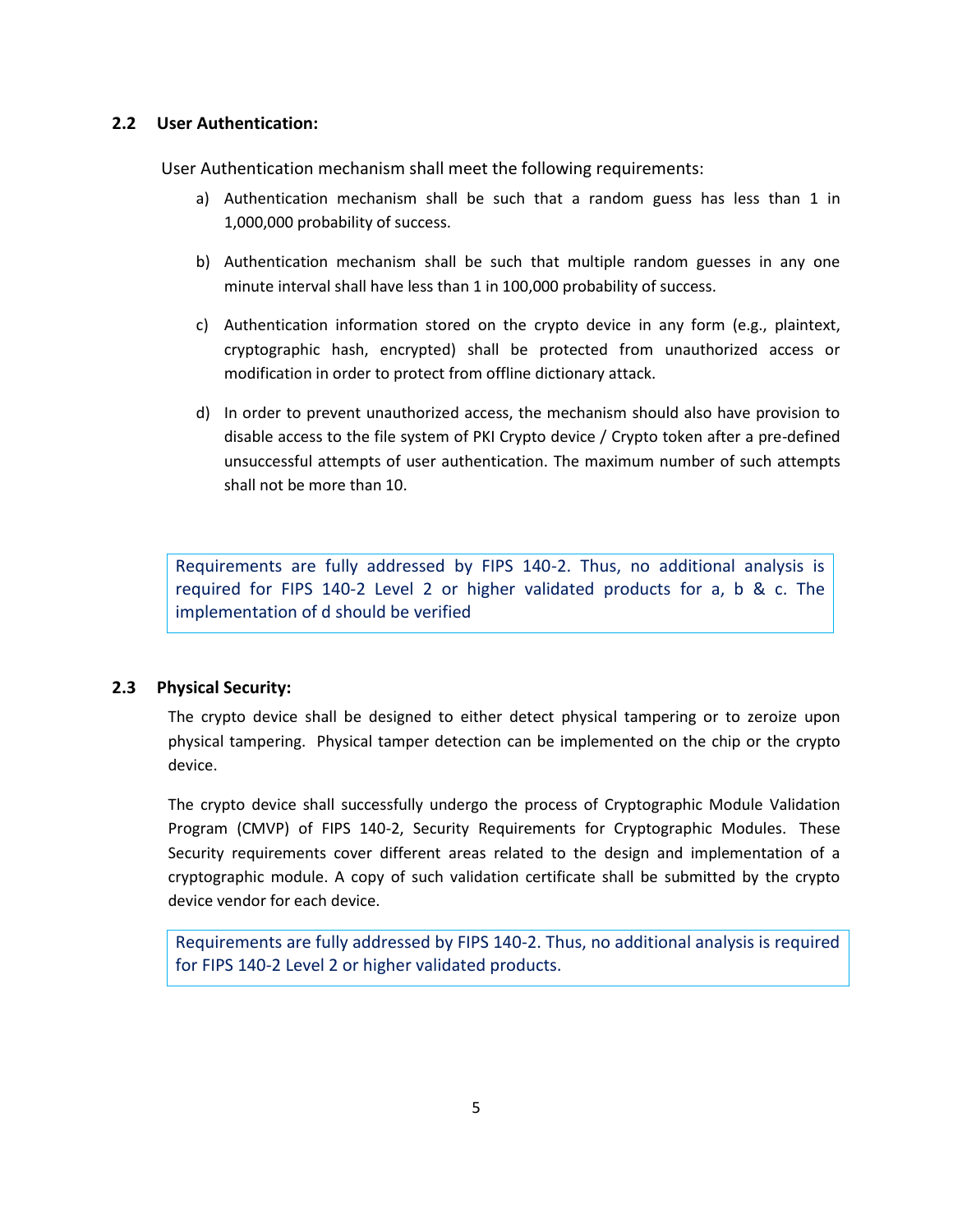#### <span id="page-5-0"></span>**2.4 Cryptographic Algorithms:**

The crypto device shall successfully undergo FIPS Cryptographic Algorithm Validation Program (CAVP) for each FIPS algorithm claimed to be implemented. If the crypto device generates keys for a FIPS algorithm, the crypto device shall also successfully undergo FIPS CAVP for key generation for that algorithm.

This requirement must be satisfied using CAVP algorithm certificate. However The crypto device shall support either ECC or RSA or both as per the key length specified in the IOG issued by CCA

#### <span id="page-5-1"></span>**2.5 Key Entry:**

The crypto device shall only import keys into crypto device in encrypted form. The encryption mechanism and key encrypting keys shall be at least as strong as the key being imported.

FIPS 140-2 addresses the key entry requirement, but does not address the security strength of the keys. For the FIPS 140-2 validated products, it would be sufficient to examine if the cryptographic algorithms and key size used for encrypting the keys are commensurate with the key being entered

#### <span id="page-5-2"></span>**2.6 Key Output:**

The crypto device shall be pre-configured to make private keys to be non-exportable in any form.

FIPS 140-2 addresses the key output requirement, but does not address the disabling the option of exporting the keys. This functionality should be verified.

#### <span id="page-5-3"></span>**2.7 Key Zeroization:**

The crypto device shall provide a mechanism to zeroize the card by zeroizing all keys, passwords, PINs, seeds, etc., held on the crypto device.

FIPS 140-2 address this requirement

#### <span id="page-5-4"></span>**2.8 Electromagnetic Interference/Electromagnetic Compatibility (EMI/EMC):**

The crypto device shall conform to the EMI/EMC requirements specified by United States 47 Code of Federal Regulations, Part 15, Subpart B, Unintentional Radiators, Digital Devices, Class A (i.e., for business use)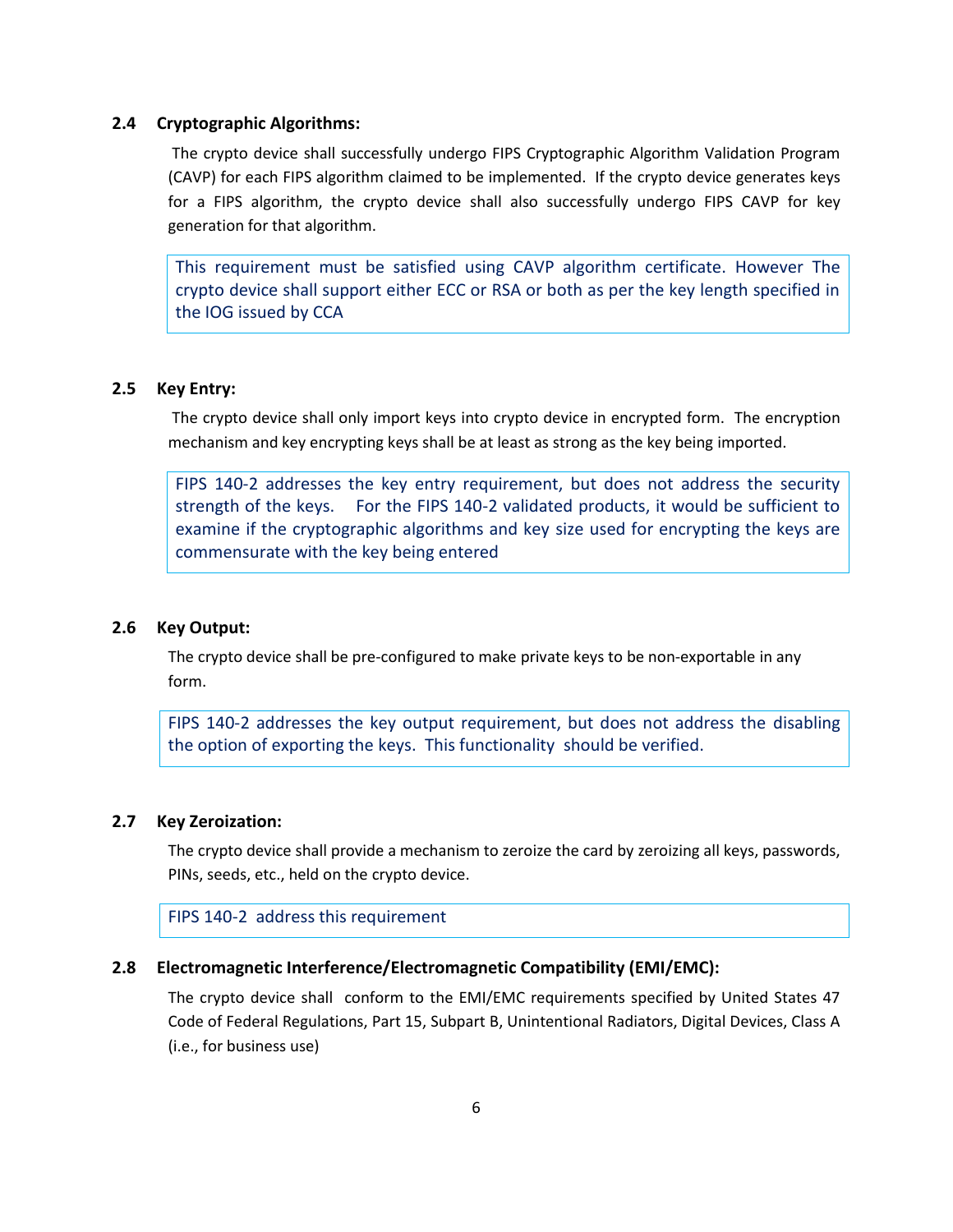FIPS 140-2 addresses this requirement.

#### <span id="page-6-0"></span>**2.9 Power Up Self-Tests:**

The crypto device shall undergo self-tests during power-up to ensure that the underlying hardware is operating correctly.

FIPS 140-2 addresses this requirement indirectly by specifying a list of tests for cryptographic operations.

#### <span id="page-6-1"></span>**2.10 Interface Specification:**

The product documentation shall describe all interfaces to the cryptographic module, including Application Programming Interfaces (APIs). The API shall describe each interface in full detail including, function call, description of the function, inputs, outputs, errors and exceptions, and side effects.

For FIPS 140-2 evaluated products, it is possible that a well-written and complete security policy covers the functional specification under the services and functions available to each role.

For FIPS 140-2 validated products that are not have ADV FSP.4 or higher security assurance requirement, the vendor should be required to provide a complete functional specification.

#### <span id="page-6-2"></span>**2.11 Key Management Document:**

The documentation shall describe types of internal and user keys and their life-cycle and states in terms of the following:

- a) Algorithm and mode for the key and the key size
- b) Whether the key is generated onboard on the crypto device or imported
- c) Whether the key can be output
- d) How the key can be destroyed/zeroized
- e) Functions/purposes key is used for

This document is not required by FIPS 140-2 explicitly. It is possible that the other required documents contain the information sought here. But, it is better to have this information properly organized in a single document. The information from this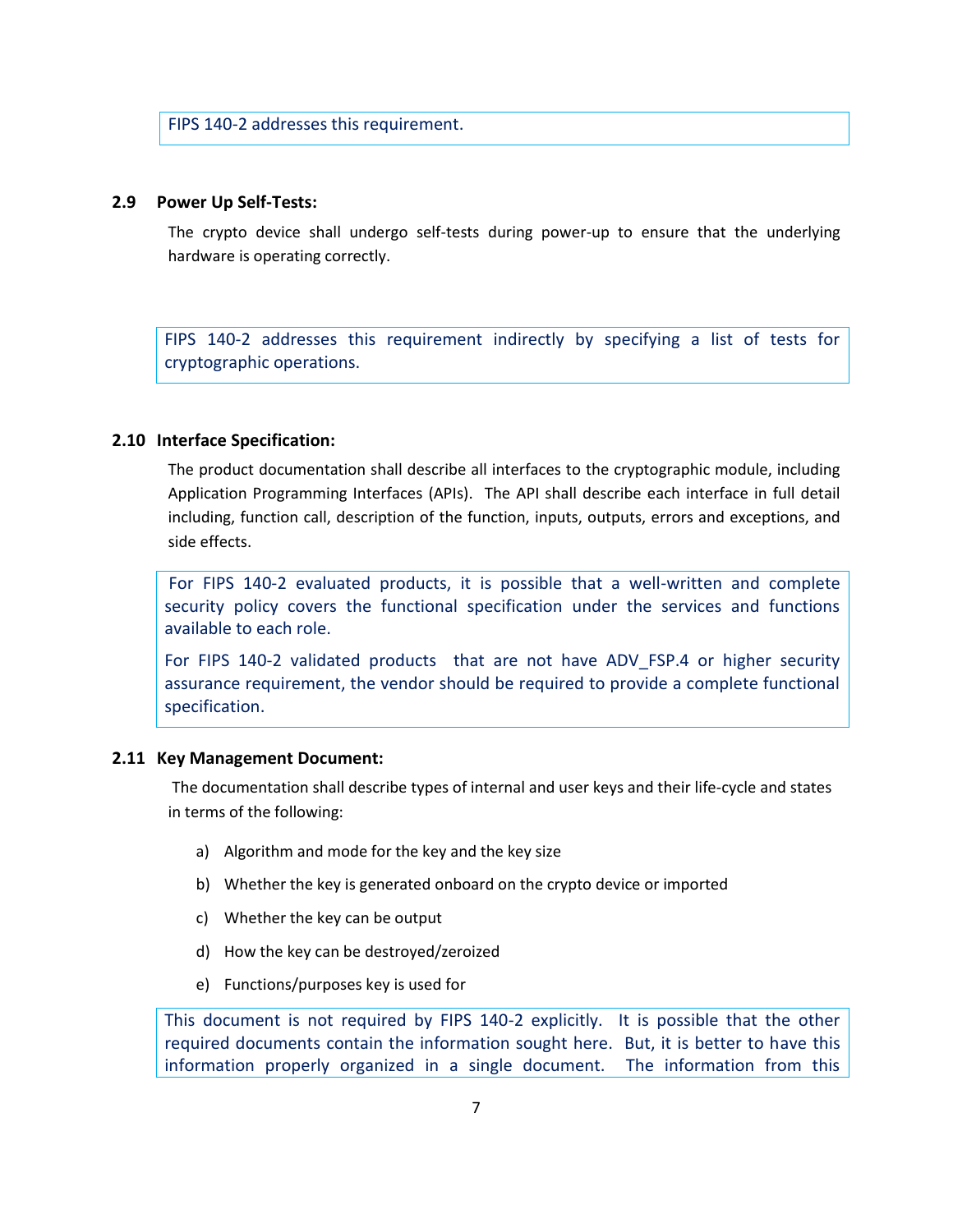document should be used to perform the analysis of the keys and their security. The information from this document should also be used for cross-checking consistency with the Functional Specification and the completeness and accuracy of the functional specification.

#### <span id="page-7-0"></span>**2.12 Mitigation of Other Attacks:**

The documentation shall describe which, if any, side channels are mitigated by the crypto device design. Examples of side channel attacks are Simple Power Analysis (SPA), Differential Power Analysis (DPA), Timing Analysis, and Fault Injection. The documentation shall describe how each attack is mitigated and what testing has been conducted to prove the effectiveness of mitigation.

It is always desirable to have mitigation against attacks listed herein. Whether to mandate protection against these attacks or not is dependent on the crypto device functionality and environment the card will be used in. For example, if the card has some stored value where the user of the crypto device has vested interest in compromising its security, protection against these attacks is a must. The protection against timing analysis is very critical if the end system used to invoke the crypto device is not sufficiently trustworthy and may have Trojan Horses. FIPS 140-2 validated products have this as optional requirement. Thus, examination of FIPS 140-2 validation certificate and security policy document (both publically accessible) will reveal which, if any, attacks are mitigated.

#### <span id="page-7-1"></span>**2.13 Operating System Security:**

If application software such as applets can be loaded on the crypto device, the following requirements shall be met:

- a) **Self-Protection:** The operating system shall be designed to protect itself from external interference and tampering, including attack from applications.
- b) **Non-Bypassable:** The security enforcing functions of the operating system shall not be bypassable.
- c) **Domain Isolation:** The operating system shall provide each application an execution domain that cannot be interfered with.
- d) **Identification & Authentication:** The operating system shall provide mechanism for users and applications to authenticate to the operating system for access control purposes. The operating system shall protect the authentication mechanism and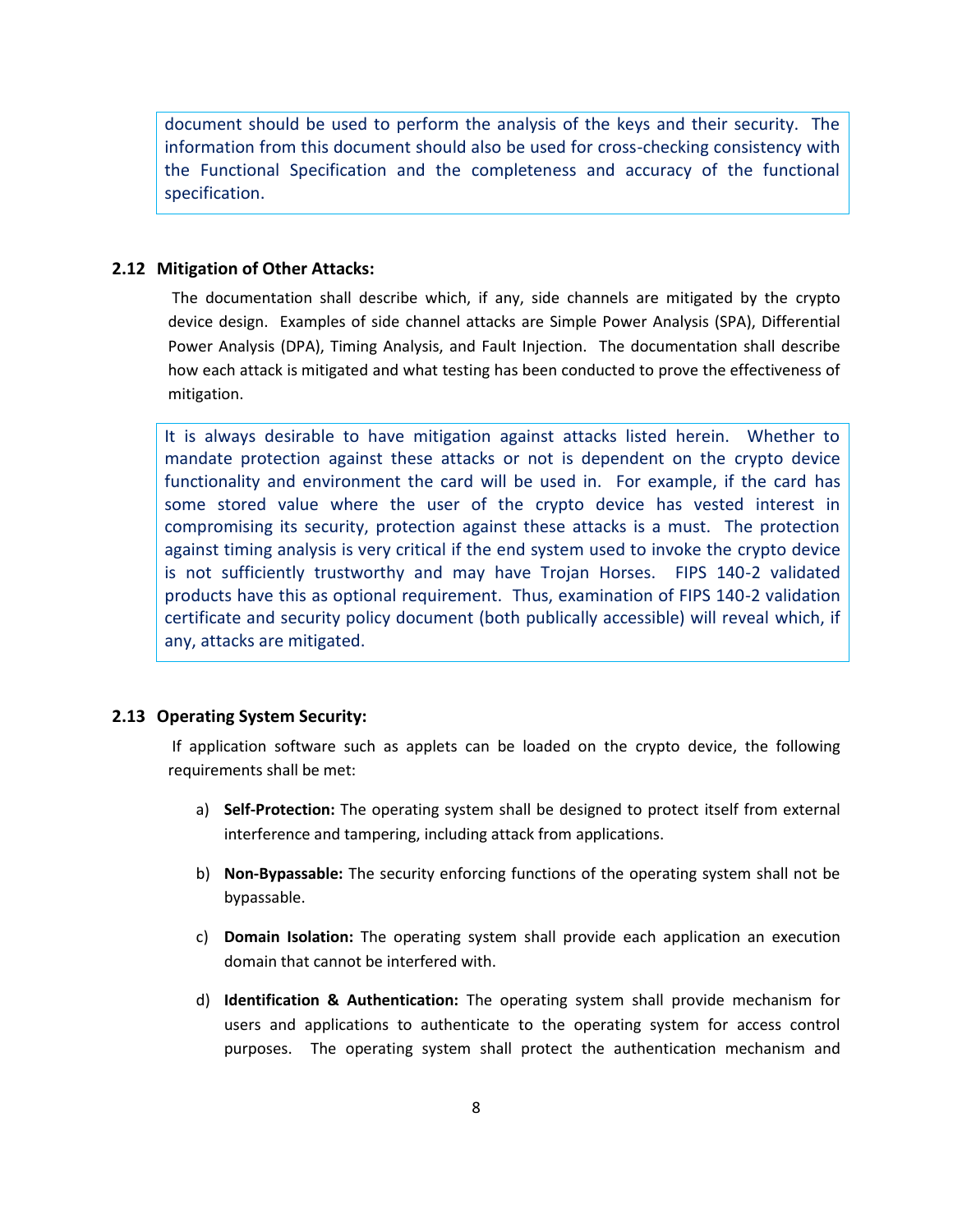authentication databases (e.g., plaintext or encrypted forms of passwords and PINs) as part of self-protection.

- e) **Access Control:** The operating system shall enforce an access control policy in terms of applications being able to access data and other applications.
- f) **Residual Information Protection:** The operating system shall ensure that the previous information contents are unavailable when a resource (e.g., memory) is allocated.

FIPS 140-2 addresses these requirements by requiring a trusted operating system at EAL 2 or higher. Thus, no additional verification is required for FIPS 140-2 Level 2 or Higher' validated crypto devices

### <span id="page-8-0"></span>**2.14 Key Storage:**

The crypto device should store private and secret keys in encrypted form. Decryption shall require entry of password or PIN. In other words, password or PIN shall be used to derive the key encrypting key.

This is not a requirement for FIPS 140-2. Thus, this will require additional testing. Note that it is critical that the crypto device does not have information stored in the crypto device that can be used to decrypt the key; it should require some user entered information to reconstitute the key decrypting key. This approach provides added protection against physically hacking the crypto device.

#### <span id="page-8-1"></span>**2.15 Key Zeroization:**

The crypto device should provide a mechanism to zeroize a specific key.

This is not a requirement for FIPS 140-2. Thus, in order to meet this requirement Functional Specification and Key Management document should be examined and analyzed to determine which keys or types of keys can be zeroized individually.

#### <span id="page-8-2"></span>**2.16 Application Integrity:**

For the software (e.g., Applet) being loaded, the operating system should verify integrity, source, and source authorization using cryptographic means such as digital signature verification or HMAC verification.

FIP 140-2 addresses this requirement.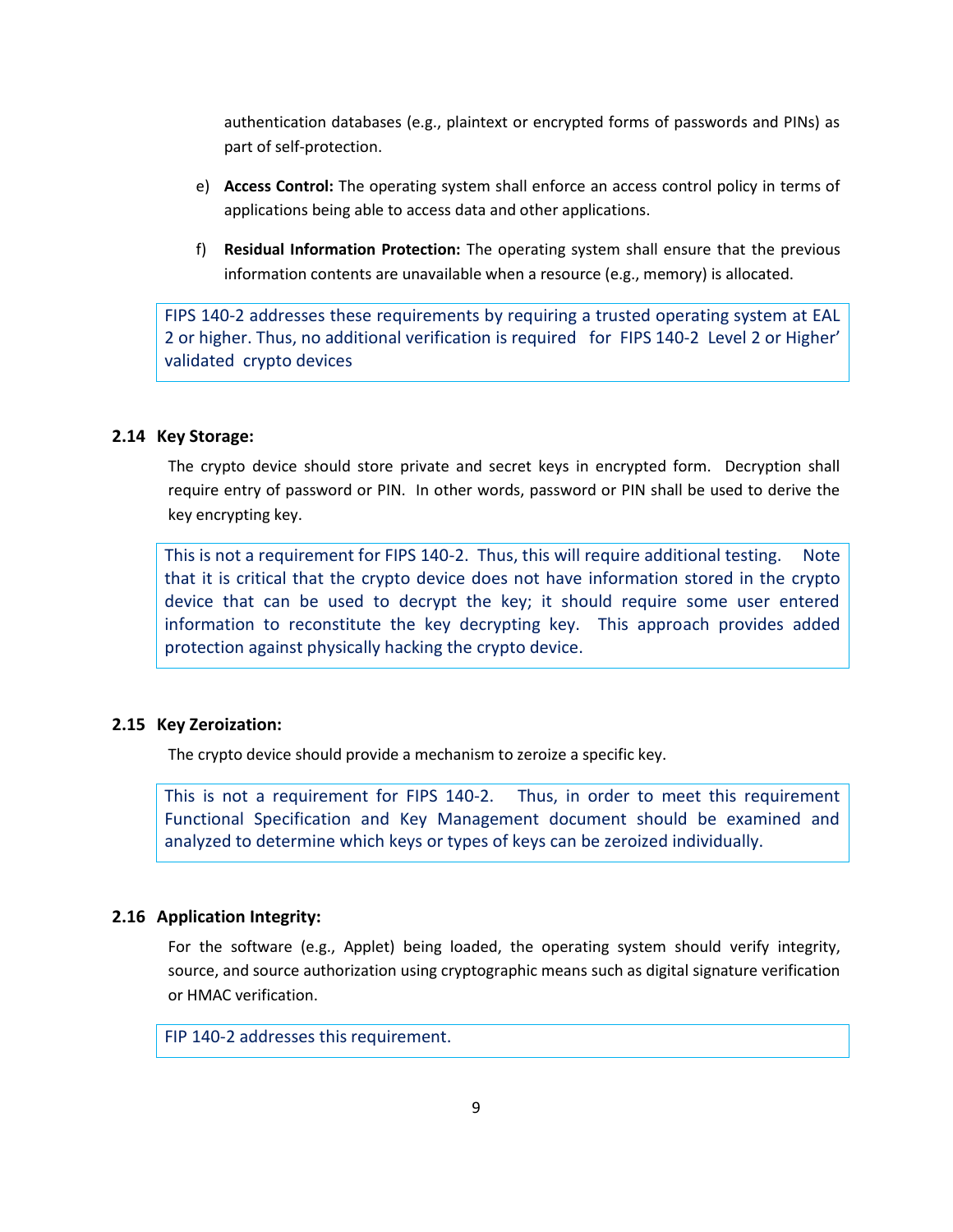#### **2.17 Admin Password feature:**

<span id="page-9-0"></span>The crypto device should have an Admin Password feature for certain operational reasons. But should meet the following criteria:

- a) Admin password can be used to perform certain administrative activities such as resetting the device or resetting password of subscriber. The resetting password of subscriber for access to the file system of PKI Crypto device / Crypto token by Admin shall be carried out only by Token Manufacturer or authorised representative organization(in the absence of OEM office in India). Such resetting of the password of the subscriber shall be carried out only after authentication of subscriber.
- b) The Admin Password should be maintained in a controlled manner wherein it should be used only for specific administrative purpose and should not be exposed in any manner which can lead to compromising the security of the device or misuse.

#### **2.18 General Requirements**

- a) Unique Serial Number shall be generated by the Cryptographic Hardware manufacturer for each Token. Such Unique Serial Number should be stored inside the token file system and also engraved on the token shell. The Cryptographic Hardware manufacturer shall provide necessary libraries to the CAs to read the make, model & Unique Serial Number from the token file system and record the same while generating key pair or while downloading the DSC into the token.
- b) The token drivers shall be available for various popular Operating Systems including various versions of Windows, Mac and Linux by Manufacturers and Supplier.

#### <span id="page-9-1"></span>**3 Audit Requirements**

- a) Token Manufacturer (OEM) or representative organization (in the absence of OEM office in India) should engage a Cert-in empanelled auditor to carry out Smartcard Security Assessment. If the representative organization to engage an auditor, then an authorization certificate from the OEM for appointing an auditor should be submitted to CA along with audit report.
- b) CA should empanel the Cryptographic Device products with product series on the basis of audited report and certificate.
- c) If the product / series undergo any change to the auditable parameters, a fresh audit needs to be carried out.
- d) For each product series, CA shall list the Crypto Token devices only after the successful completion of audit.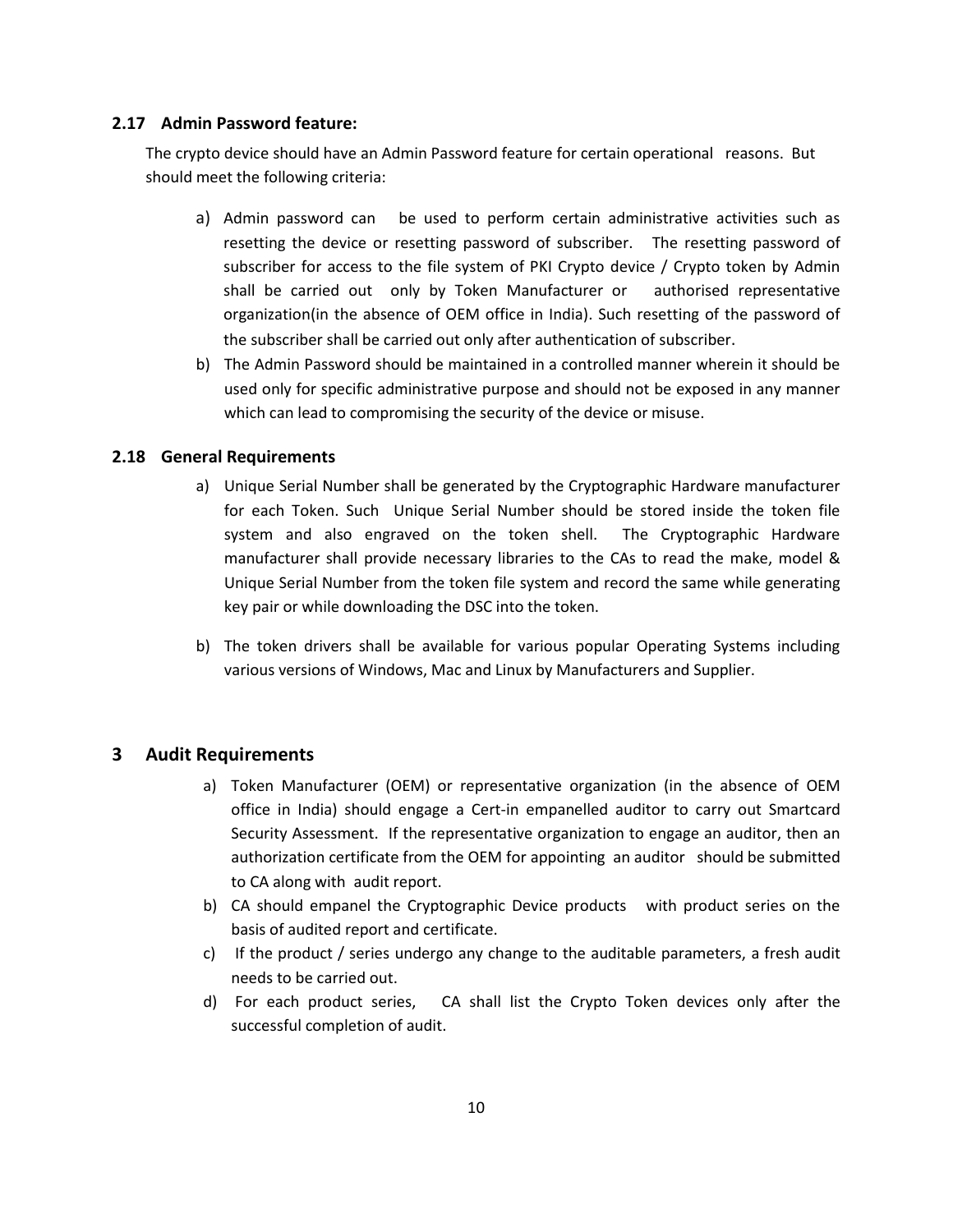# **Audit Checklist**

| <b>SN</b> | Criteria under                                  | <b>Compliance</b> |  |  |
|-----------|-------------------------------------------------|-------------------|--|--|
| 1         | 2.1 Functions Prior to User Authentication      |                   |  |  |
| 2         | 2.1 User Authentication                         |                   |  |  |
| 3         | 2.2 User Authentication                         |                   |  |  |
| 4         | 2.3 Physical Security (CMVP)                    |                   |  |  |
| 5         | 2.4 Cryptographic Algorithms (CAVP Certificate) |                   |  |  |
| 6         | 2.5 Key Entry                                   |                   |  |  |
| 7         | 2.6 Key Output                                  |                   |  |  |
| 8         | 2.7 Key Zeroization                             |                   |  |  |
| 9         | 2.8 EMI/EMC                                     |                   |  |  |
| 10        | 2.9 Power Up Self-Tests                         |                   |  |  |
| 11        | 2.10 Interface Specification                    |                   |  |  |
| 12        | 2.12 Mitigation of Other Attacks                |                   |  |  |
| 13        | 2.13 Operating System Security                  |                   |  |  |
| 14        | 2.14 Key Storage                                |                   |  |  |
| 15        | 2.15 Key Zeroization                            |                   |  |  |
| 16        | 2.16 Application Integrity                      |                   |  |  |
| 17        | 2.17 Admin Password feature                     |                   |  |  |
| 18        | 2.18 General requirements                       |                   |  |  |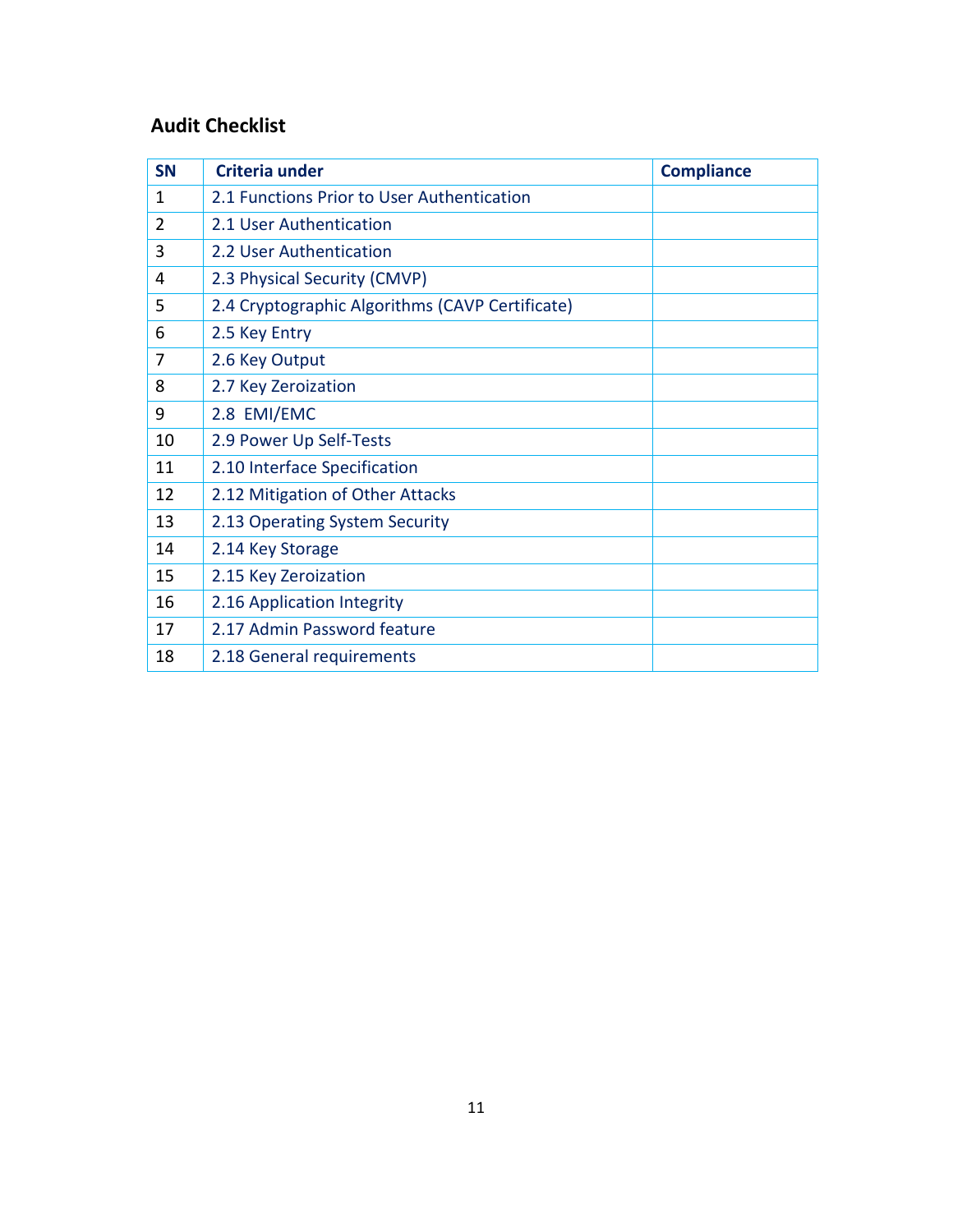# <span id="page-11-0"></span>**19 List of Acronyms**

| <b>API</b>  | <b>Application Programming Interface</b>                          |  |  |
|-------------|-------------------------------------------------------------------|--|--|
| <b>CAVP</b> | Cryptographic Algorithm Validation Program                        |  |  |
| CC          | <b>Common Criteria</b>                                            |  |  |
| <b>CCA</b>  | <b>Controller of Certifying Authorities</b>                       |  |  |
| <b>DES</b>  | <b>Data Encryption Standard</b>                                   |  |  |
| <b>DEMA</b> | Differential Electromagnetic Analysis                             |  |  |
| <b>DPA</b>  | <b>Differential Power Analysis</b>                                |  |  |
| <b>EMC</b>  | <b>Electromagnetic Compatibility</b>                              |  |  |
| <b>EMI</b>  | Electromagnetic Interference                                      |  |  |
| <b>FIPS</b> | Federal Information Processing Standard (United States Standards) |  |  |
| PP.         | <b>Protection Profile</b>                                         |  |  |
| <b>SCP</b>  | <b>Secure Channel Protocol</b>                                    |  |  |
| <b>SPA</b>  | <b>Simple Power Analysis</b>                                      |  |  |
| <b>ST</b>   | <b>Security Target</b>                                            |  |  |
| <b>US</b>   | <b>United States</b>                                              |  |  |